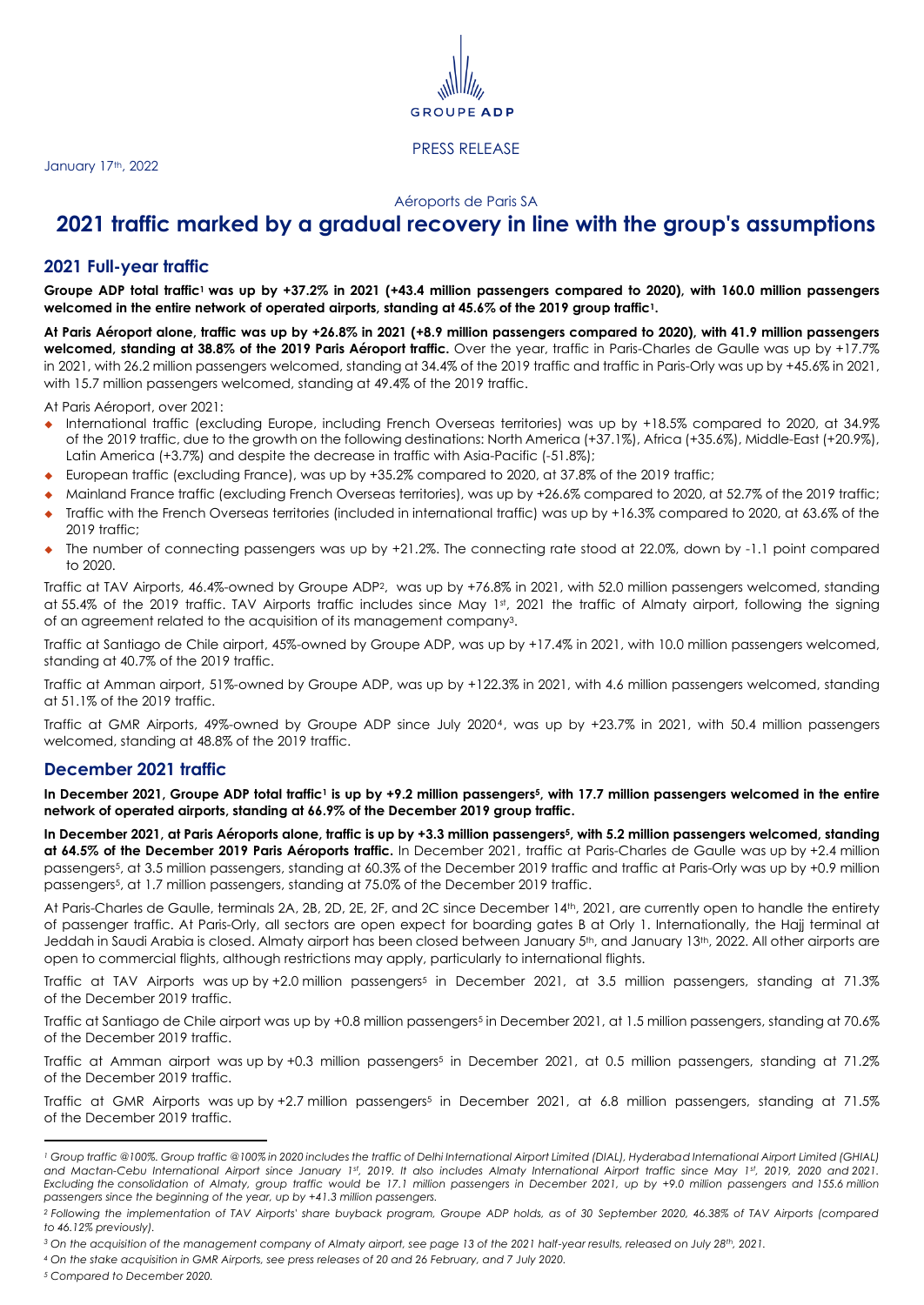| Passengers                   | 2021       | Change 21/20<br>(in %) | Dec. 2021 | Change Dec. 21/20<br>(in passengers) |
|------------------------------|------------|------------------------|-----------|--------------------------------------|
| Paris-CDG                    | 26,196,575 | $+17.7%$               | 3,489,011 | +2,352,436                           |
| Paris-Orly                   | 15,724,580 | $+45.6%$               | 1,736,716 | +901,970                             |
| <b>Total Paris Aéroport</b>  | 41,921,155 | $+26.8%$               | 5,225,727 | $+3,254,406$                         |
| Santiago de Chile            | 10,012,918 | $+17.4%$               | 1,496,598 | +793,799                             |
| Amman                        | 4,559,336  | $+122.3%$              | 469,954   | $+334.931$                           |
| New Delhi                    | 37,139,957 | $+30.3%$               | 5,011,282 | $+2,104,346$                         |
| Hyderabad                    | 11,989,339 | $+25.7%$               | 1,589,260 | $+479,643$                           |
| Cebu                         | 1,316,939  | $-52.0%$               | 226,677   | $+164,943$                           |
| <b>Total GMR Airports</b>    | 50,446,235 | $+23.7%$               | 6,827,219 | $+2,748,932$                         |
| Antalya                      | 22,007,108 | $+126.6%$              | 678,955   | $+417,693$                           |
| Ankara                       | 7,026,175  | $+36.1%$               | 639,651   | $+342,170$                           |
| Almaty                       | 6,099,212  | $+68.6%$               | 566,520   | $+207,097$                           |
| Izmir                        | 7,669,552  | $+40.3%$               | 610,058   | +313,976                             |
| Bodrum                       | 2,935,236  | +98.3%                 | 75,704    | $+40,356$                            |
| Gazipaşa Alanya              | 620,387    | $+129.0%$              | 33,854    | $+16,817$                            |
| Medina                       | 1,757,979  | $-21.8%$               | 280,044   | $+176,176$                           |
| Tunisia                      | 524,276    | $+56.4%$               | 41,812    | $+23,300$                            |
| Georgia                      | 2,191,346  | $+242.1%$              | 215,893   | $+197,297$                           |
| North Macedonia              | 1,391,378  | $+77.7%$               | 135,115   | $+85,225$                            |
| Zagreb <sup>(1)</sup>        | 1,404,478  | +51.9%                 | 179,582   | $+138,084$                           |
| <b>Total TAV Airports(2)</b> | 51,955,520 | +76.8%                 | 3,457,188 | +1,958,191                           |

| <b>Aircraft Movements</b>    | 2021    | Change 21/20<br>(in %) | Dec. 2021 | Change Dec. 21/20<br>(in movements) |
|------------------------------|---------|------------------------|-----------|-------------------------------------|
| Paris-CDG                    | 250,111 | $+17.8%$               | 29,192    | $+16,034$                           |
| Paris-Orly                   | 118,557 | $+42.8%$               | 12.969    | $+6,750$                            |
| <b>Total Paris Aéroport</b>  | 368,668 | $+24.8%$               | 42,161    | $+22,784$                           |
| Santiago de Chile            | 77,761  | $+24.1%$               | 9,803     | $+3,870$                            |
| Amman                        | 46,603  | $+92.4%$               | 4,973     | $+2,985$                            |
| New Delhi                    | 289,259 | $+32.7%$               | 34,819    | $+11,171$                           |
| Hyderabad                    | 110,116 | $+18.8%$               | 12,076    | $+1,760$                            |
| Cebu                         | 14,252  | $-46.3%$               | 2,152     | $+1,238$                            |
| <b>Total GMR Airports</b>    | 413,627 | $+22.7%$               | 49,047    | $+14,169$                           |
| Antalya                      | 130,084 | $+118.8%$              | 5,361     | $+3,106$                            |
| Ankara                       | 55,418  | $+39.3%$               | 4,901     | $+2,190$                            |
| Almaty                       | 56,840  | $+31.7%$               | 5,191     | $+1,272$                            |
| Izmir                        | 51,798  | $+30.0%$               | 3,944     | $+1,517$                            |
| Bodrum                       | 20,356  | $+95.5%$               | 592       | $+287$                              |
| Gazipaşa Alanya              | 4,784   | $+112.9%$              | 266       | $+100$                              |
| Medina                       | 19,813  | $+7.4%$                | 2,539     | $+1,296$                            |
| Tunisia                      | 4,815   | +38.9%                 | 421       | $+196$                              |
| Georgia                      | 26,820  | $+122.4%$              | 2,468     | $+1,682$                            |
| North Macedonia              | 14,988  | $+66.0%$               | 1,309     | $+650$                              |
| $Z$ agreb $(1)$              | 29,605  | $+37.6%$               | 3,218     | $+1,826$                            |
| <b>Total TAV Airports(2)</b> | 399,390 | $+62.9%$               | 30,210    | $+14,122$                           |

*<sup>1</sup> Groupe ADP and TAV Airports have, a shareholding of 21% and 15%, respectively, in Zagreb Airport. To be compliant with TAV Airports presentations, Zagreb Airport traffic figures are integrated into the TAV Airports group traffic figure.*

*<sup>2</sup> TAV Airports' total traffic and aircraft movements include figures of Almaty International Airport since May 2021.*